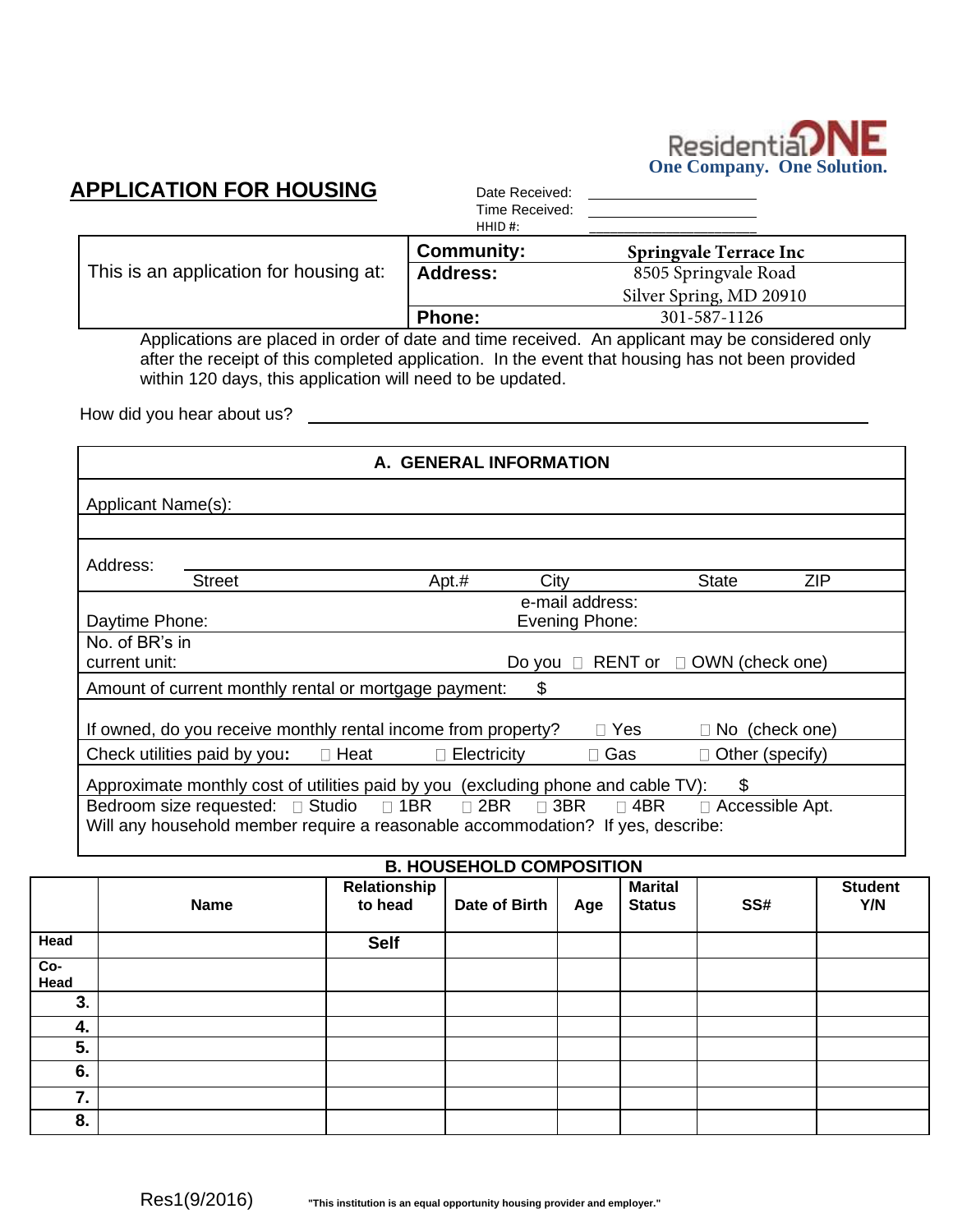| Have there been any changes in household composition in the last twelve months?<br>□ Yes □ No                 |
|---------------------------------------------------------------------------------------------------------------|
| If yes, explain:                                                                                              |
| Do you anticipate any changes in household composition in the next twelve months? $\square$ Yes $\square$ No  |
| If yes, explain:                                                                                              |
| Is there someone not listed above who would normally be living with the household? $\square$ Yes $\square$ No |
| If yes, explain:                                                                                              |

Will any of the persons in the household be or have been students during five calendar months of this Year *or* plan to be in the next calendar year that is **not listed in Section B?**  $\Box$  **Yes**  $\Box$  No

| <b>Household Member Name</b> | <b>Source of Income</b>  | <b>Monthly</b><br><b>Amount</b> |                          |  |
|------------------------------|--------------------------|---------------------------------|--------------------------|--|
|                              | <b>Employment amount</b> |                                 | $\overline{\mathcal{G}}$ |  |
|                              | Employer:                |                                 |                          |  |
|                              | Address:                 |                                 |                          |  |
|                              | Phone:                   | Fax:                            |                          |  |
|                              | Supervisor:              | Phone:                          |                          |  |
|                              | <b>Position Held</b>     |                                 |                          |  |
|                              | How long employed:       |                                 |                          |  |
|                              |                          |                                 |                          |  |
|                              | <b>Employment amount</b> |                                 | $\overline{\mathcal{G}}$ |  |
|                              | Employer:                |                                 |                          |  |
|                              | Address:                 |                                 |                          |  |
|                              | Phone:                   | Fax:                            |                          |  |
|                              | Supervisor:              | Phone:                          |                          |  |
|                              | Position Held            |                                 |                          |  |
|                              | How long employed:       |                                 |                          |  |
|                              |                          |                                 |                          |  |
|                              | <b>Employment amount</b> |                                 | \$                       |  |
|                              | Employer:                |                                 |                          |  |
|                              | Address:                 |                                 |                          |  |
|                              | Phone:                   | Fax:                            |                          |  |
|                              | Supervisor:              | Phone:                          |                          |  |
|                              | <b>Position Held</b>     |                                 |                          |  |
|                              | How long employed:       |                                 |                          |  |
|                              |                          |                                 |                          |  |
|                              | <b>Employment amount</b> |                                 | $\overline{\$}$          |  |
|                              | Employer:                |                                 |                          |  |
|                              | Address:                 |                                 |                          |  |
|                              | Phone:                   | Fax:                            |                          |  |
|                              | Supervisor:              | Phone:                          |                          |  |
|                              | <b>Position Held</b>     |                                 |                          |  |
|                              | How long employed:       |                                 |                          |  |

## **C. INCOME**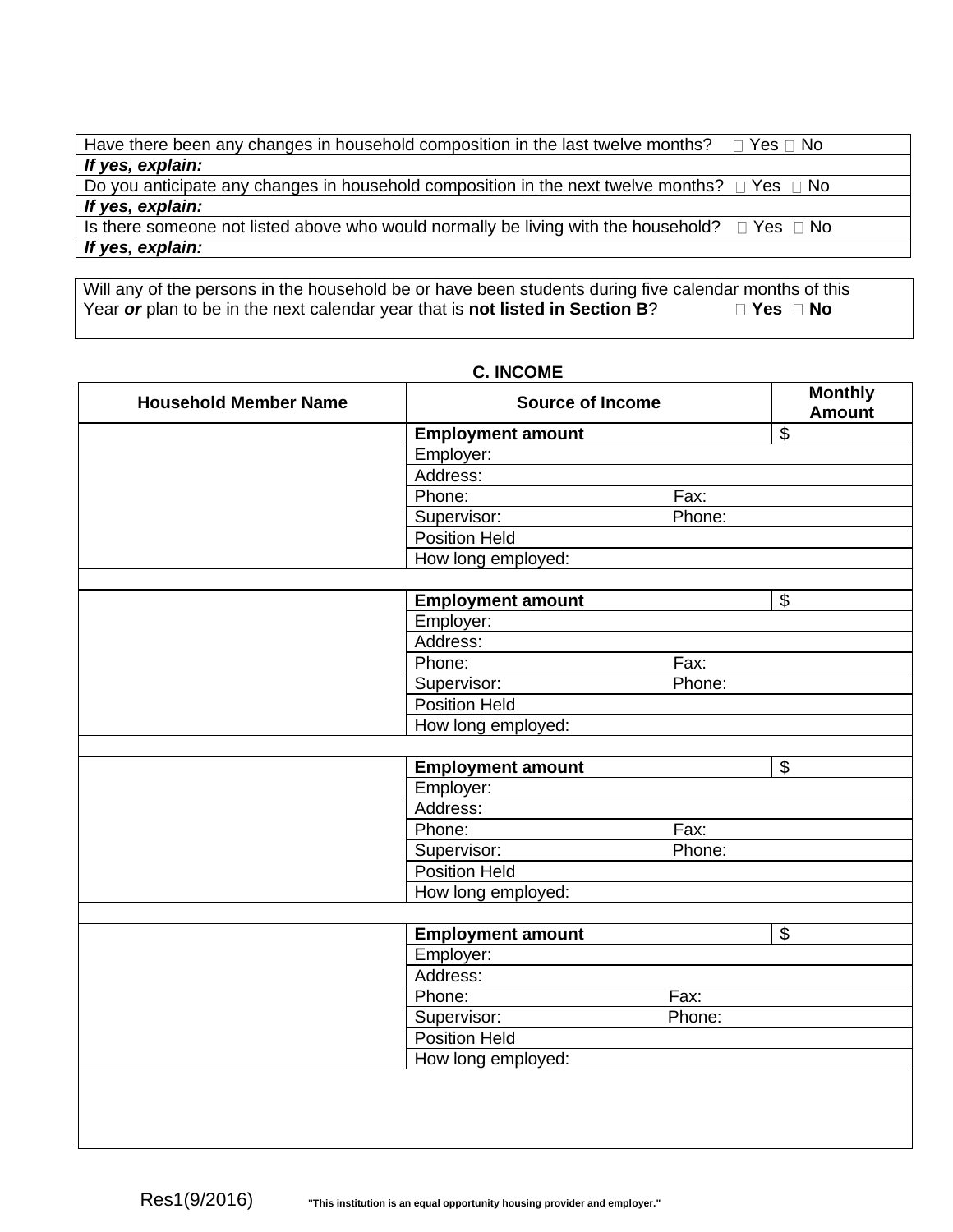List ALL sources of income other than Employment. Sources include but are not limited to: Child Support, Alimony, Social Security, SSI, Pension, Veteran's Benefits, Unemployment Compensation, Government Assistance, Household Contributions, Financial Aid, Scheduled payments from Investments any unearned income from household members under age 18.

| Household Member Name                                                                                                                                                  | Source of Income | <b>Gross Monthly</b><br>Amount |  |
|------------------------------------------------------------------------------------------------------------------------------------------------------------------------|------------------|--------------------------------|--|
|                                                                                                                                                                        |                  | \$                             |  |
|                                                                                                                                                                        |                  | \$                             |  |
|                                                                                                                                                                        |                  | \$                             |  |
|                                                                                                                                                                        |                  | \$                             |  |
|                                                                                                                                                                        |                  | \$                             |  |
| <b>TOTAL GROSS ANNUAL INCOME</b> (Based on the monthly amounts in Section Cx12)                                                                                        | \$               |                                |  |
| TOTAL GROSS ANNUAL INCOME FROM PREVIOUS YEAR                                                                                                                           | \$               |                                |  |
| Do you anticipate any changes in this income in the next 12 months?                                                                                                    | $\Box$ Yes       | <b>No</b>                      |  |
| Is any type of rental assistance or voucher expected to be received for this household?                                                                                | $\Box$ Yes       | $\Box$ No                      |  |
| Is any member of the household likely to receive income or assistance (monetary or<br>not) from someone who is not a member of the household as listed on Page 1 etc)? | Yes              | <b>No</b>                      |  |
| If yes to any of the above, explain:                                                                                                                                   |                  |                                |  |

### **D. ASSETS**

If your assets are too numerous to list here, please request an additional form.

If a section doesn't apply, simply cross it out. Do Not leave blank.

| Account                                                                                                                                    | Household                                                                   |             | Account #     | <b>Financial Institution</b> |                       |                         |  |
|--------------------------------------------------------------------------------------------------------------------------------------------|-----------------------------------------------------------------------------|-------------|---------------|------------------------------|-----------------------|-------------------------|--|
| Type                                                                                                                                       | <b>Member Name</b>                                                          |             | Last 4 digits | Name                         |                       | Current Balance \$      |  |
| Checking/Savings -                                                                                                                         |                                                                             | #           |               |                              |                       |                         |  |
| Checking/Savings -                                                                                                                         |                                                                             | #           |               |                              | \$                    |                         |  |
| Checking/Savings -                                                                                                                         |                                                                             | #           |               |                              | \$                    |                         |  |
| Checking/Savings -                                                                                                                         |                                                                             | #           |               |                              | \$                    |                         |  |
| <b>Certificates of Deposit</b>                                                                                                             |                                                                             | #           |               |                              | \$                    |                         |  |
|                                                                                                                                            |                                                                             | #           |               |                              | \$                    |                         |  |
|                                                                                                                                            | Life Insurance<br>(Whole or Universal only)                                 |             |               |                              |                       | Cash Value \$           |  |
| Other Assets:<br><b>Direct Express</b>                                                                                                     | #                                                                           | <b>Type</b> |               | <b>Bank</b>                  |                       | \$                      |  |
| Debit Card:                                                                                                                                | #                                                                           | <b>Type</b> |               | <b>Bank</b>                  |                       | \$                      |  |
| Do you own any property?                                                                                                                   |                                                                             |             |               |                              | Yes<br>⊟ No<br>$\Box$ |                         |  |
| If yes, Type of property                                                                                                                   |                                                                             |             |               |                              |                       |                         |  |
| Location of property                                                                                                                       |                                                                             |             |               |                              |                       |                         |  |
| <b>Current Market Value</b>                                                                                                                |                                                                             |             |               |                              |                       | \$                      |  |
|                                                                                                                                            | Mortgage or outstanding loans balance due                                   |             |               |                              |                       | \$                      |  |
| Does any member of the household have an asset(s) owned jointly with a person who is<br>NOT a member of the household as listed on Page 2? |                                                                             |             |               |                              |                       | $\Box$ Yes<br>$\Box$ No |  |
| If yes, describe:                                                                                                                          |                                                                             |             |               |                              |                       |                         |  |
|                                                                                                                                            | Do they have access to the asset(s)?                                        |             |               |                              |                       | $\Box$ Yes<br>$\Box$ No |  |
|                                                                                                                                            | Have you sold/disposed of any property or other assets in the last 2 years? |             |               |                              |                       | $\Box$ Yes<br>$\Box$ No |  |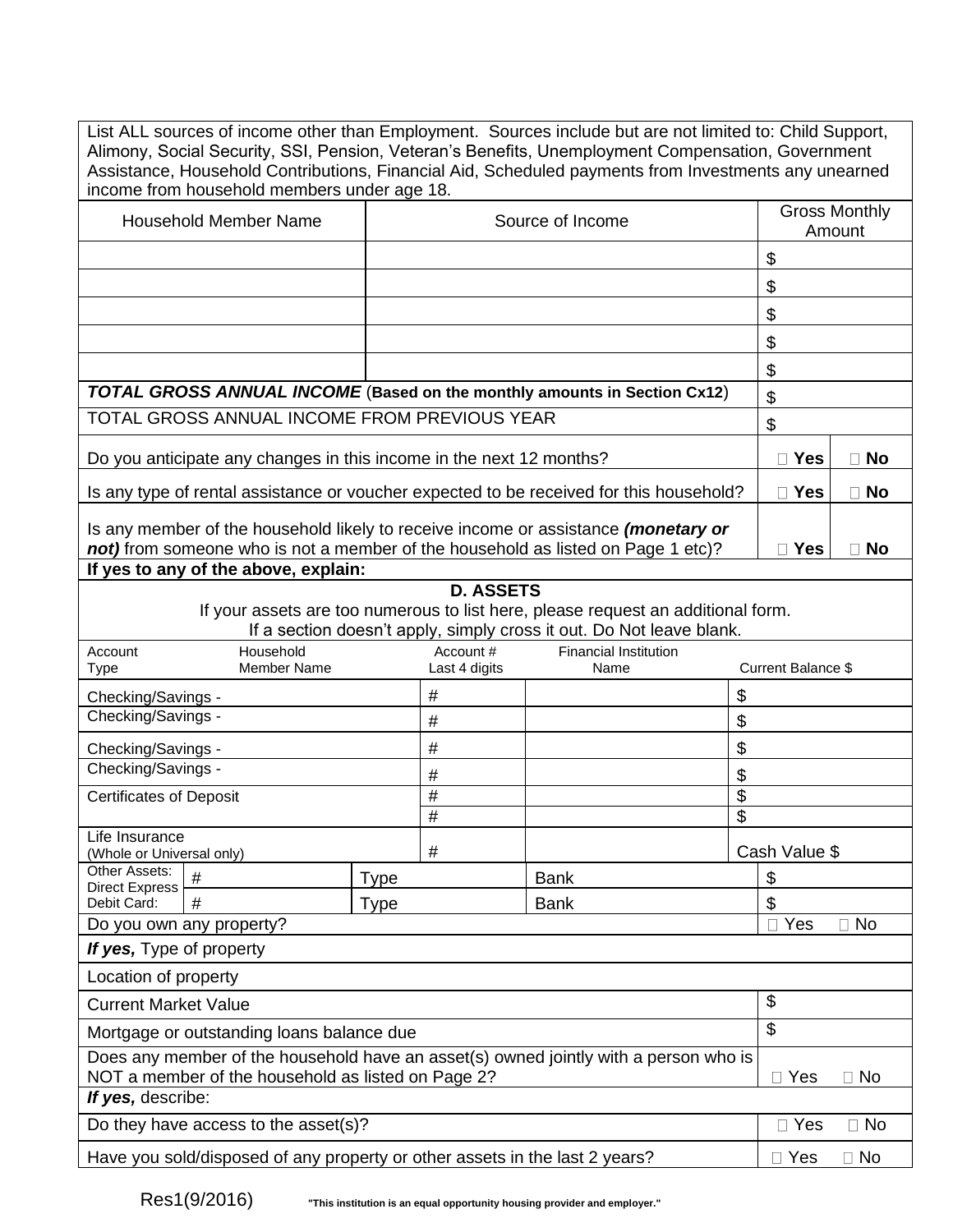| If yes, What type:                                      |           |                                                                                           |     |                         |  |  |
|---------------------------------------------------------|-----------|-------------------------------------------------------------------------------------------|-----|-------------------------|--|--|
| Current value when sold/disposed                        |           |                                                                                           |     | \$                      |  |  |
| Amount sold/disposed for                                |           | \$                                                                                        |     |                         |  |  |
| Date of transaction:                                    |           |                                                                                           |     |                         |  |  |
|                                                         |           | Do you have any other assets not listed above (excluding personal property)?              |     | $\Box$ No<br>$\Box$ Yes |  |  |
| If yes, please list:                                    |           |                                                                                           |     |                         |  |  |
|                                                         |           | <b>F. REFERENCE INFORMATION</b>                                                           |     |                         |  |  |
|                                                         | Name:     |                                                                                           |     |                         |  |  |
|                                                         | Address:  |                                                                                           |     |                         |  |  |
| <b>Current Landlord</b><br>(36 months)                  | Phone:    |                                                                                           |     |                         |  |  |
|                                                         | How Long? |                                                                                           |     |                         |  |  |
|                                                         | Name:     |                                                                                           |     |                         |  |  |
|                                                         | Address:  |                                                                                           |     |                         |  |  |
| <b>Prior Landlord</b><br>(if less than 36 months above) | Phone:    |                                                                                           |     |                         |  |  |
|                                                         | How Long? |                                                                                           |     |                         |  |  |
|                                                         |           |                                                                                           |     |                         |  |  |
| In case of emergency notify:                            |           |                                                                                           |     |                         |  |  |
| Address:                                                |           |                                                                                           |     |                         |  |  |
|                                                         |           |                                                                                           |     |                         |  |  |
| Relationship:                                           |           | Phone #:                                                                                  |     |                         |  |  |
|                                                         |           | G. VEHICLE AND PET INFORMATION (if applicable)                                            |     |                         |  |  |
| List any cars, trucks, or other vehicles owned.         |           |                                                                                           |     |                         |  |  |
| Type of Vehicle:                                        |           | License Plate #:                                                                          |     |                         |  |  |
| Year/Make:                                              |           | Color:                                                                                    |     |                         |  |  |
| Type of Vehicle:                                        |           | License Plate #:                                                                          |     |                         |  |  |
| Year/Make:<br>Color:                                    |           |                                                                                           |     |                         |  |  |
| Do you own any pets?                                    |           |                                                                                           | Yes | No                      |  |  |
| If yes, describe:                                       |           |                                                                                           |     |                         |  |  |
| any state?                                              |           | Are you or any member of the household subject to a Lifetime Sex Offender Registration in |     |                         |  |  |
|                                                         |           | □ Yes<br>$\Box$ No                                                                        |     |                         |  |  |
|                                                         |           | Please list all states where you or any members of the household have resided:            |     |                         |  |  |
|                                                         |           |                                                                                           |     |                         |  |  |

**\_\_\_\_\_\_\_\_\_\_\_\_\_\_\_\_\_\_\_\_\_\_\_\_\_\_\_\_\_\_\_\_\_\_\_\_\_\_\_\_\_\_\_\_\_\_\_\_\_\_\_\_\_\_\_\_\_\_\_\_\_\_\_\_\_\_\_\_\_\_\_\_\_\_\_\_**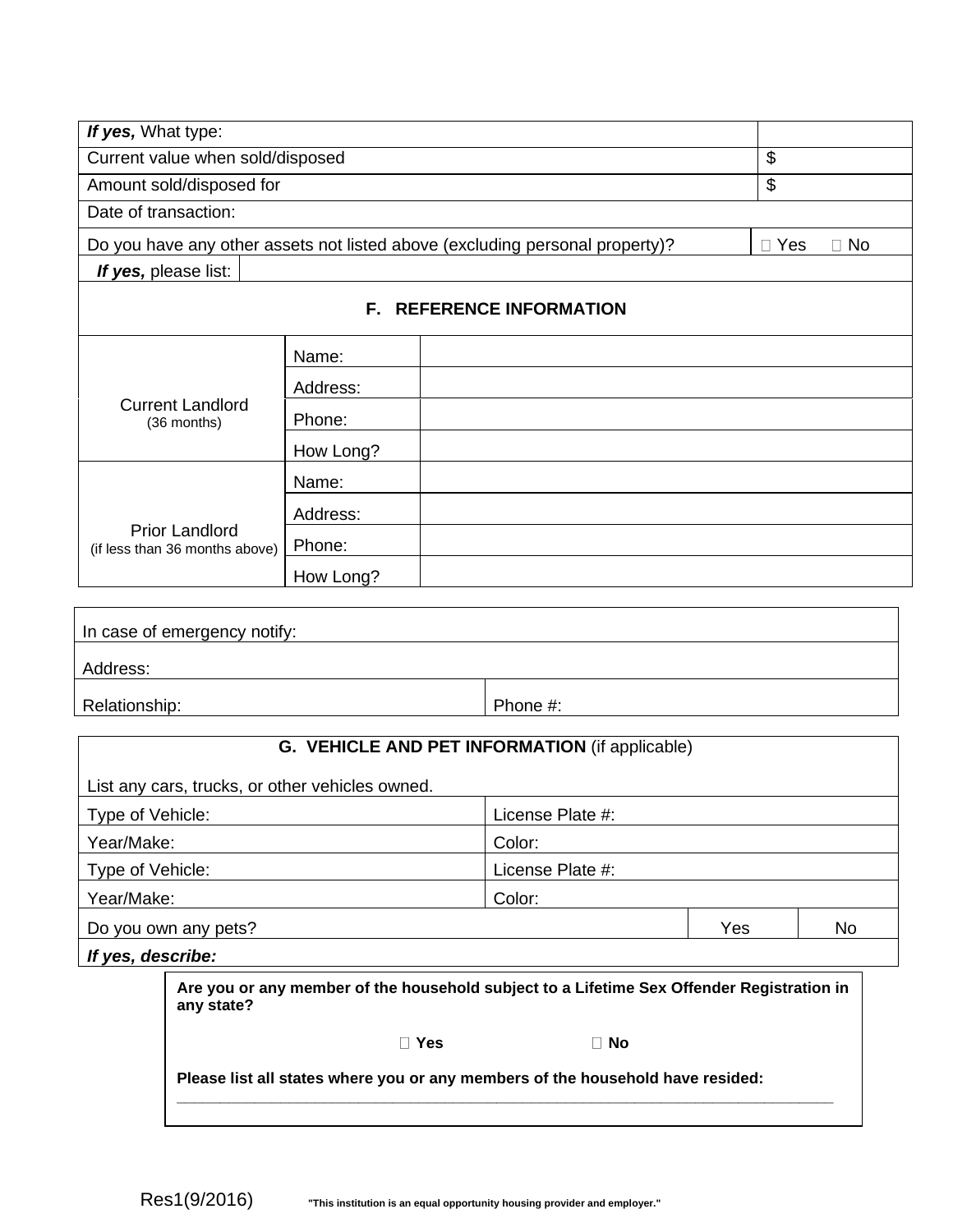#### **CERTIFICATION**

I/We hereby certify that I/We Do/Will Not maintain a separate subsidized rental unit in another location. I/We further certify that this will be my/our permanent residence. I/We understand I/We must pay a security deposit for this apartment prior to occupancy. I/We understand that my eligibility for housing will be based on applicable income limits and by management's selection criteria. I/We certify that all information in this application is true to the best of my/our knowledge and I/We understand that false statements or information are punishable by law and will lead to cancellation of this application or termination of tenancy after occupancy. All adult applicants, 18 or older, must sign application.

**Applicant's Right to Appeal:** In the event my application for residency is declined for reasons of criminal history, I understand that I have the right to appeal the decision, in writing, and present to Management as part of the written appeal, any and all information or mitigating circumstances I wish to have considered in the decision making process. Such information may include, but is not limited to: length of time since a conviction occurred, severity and relevance of a conviction, employment and rental history established since a conviction, etc. Written appeals are to be given to the Manager on-site and mailed to:

Residential One 8975 Guilford Road, Suite 100 Columbia, MD 21406 Attention: Fair Housing Officer

| (Signature of Tenant)    | Date |
|--------------------------|------|
|                          |      |
|                          |      |
| (Signature of Co-Tenant) | Date |
|                          |      |
|                          |      |
| (Signature of Co-Tenant) | Date |
|                          |      |
|                          |      |
| (Signature of Co-Tenant) | Date |
|                          |      |
|                          |      |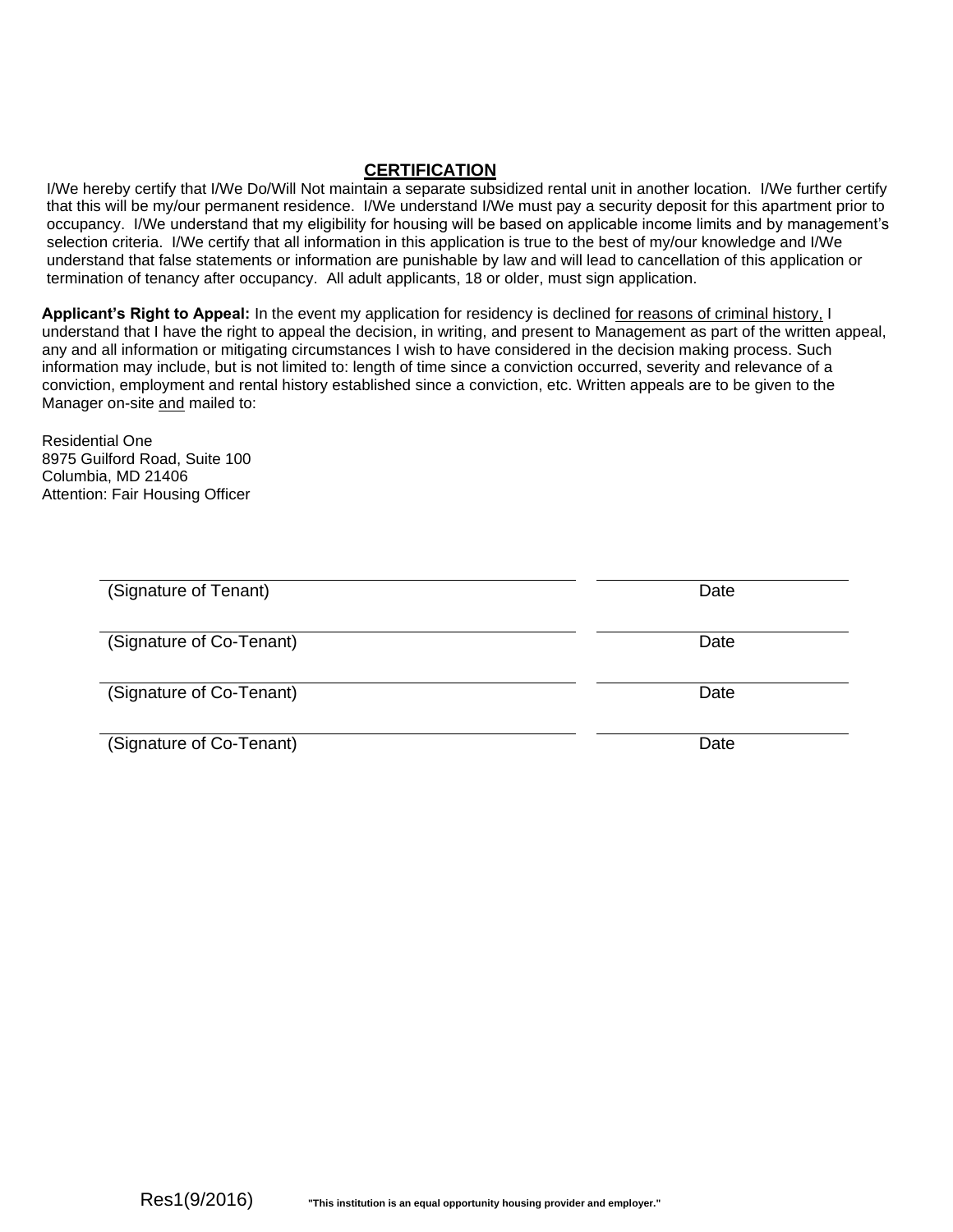#### Following page must be used as part of Lease Application

| Processing Fee: \$ | 15.00 |  |
|--------------------|-------|--|
|                    |       |  |

Security Deposit: \$

Total payment with Application: \$\_\_\_\_\_\_\_\_\_\_ Check ( ) Money Order ( )

Upon execution of Lease first month's rent due.

- 1. It is understood that the sums deposited herewith as Processing Fee are not refundable.
- 2. The sums deposited herewith as Security Deposit are refundable if this Application is not approved by the owners of the apartment community.
- 3. If the owners of the apartment community accept this Application, either orally or in writing, Applicant(s) agree that within five (5) days of having been mailed notice of the approval of this Application, to enter into a Lease in conformity with this Application on the owner's standard form of Lease Agreement (a copy of which has been made available for Applicant(s) to review).
- 4. If the owners of the apartment community accept this Application, and Applicant(s) do not enter into a Lease as aforesaid, Applicant(s) shall remain liable for all damages, including lost rental, incurred by the owners as a result thereof, and the entire sum paid as a Security Deposit may be applied by the owners to such damages and losses, if any. In the event of no losses or damages, the Security Deposit shall be returned.
- 5. If a Landlord requires from a prospective tenant any fees other than a Security Deposit as defined by Section 8- 203(a) of the Real Property Article of the Annotated Code of Maryland, and these fees exceed \$25.00, then the Landlord shall return the fees, subject to the exceptions below, or be liable for twice the amount of the fees in damage. The return shall be made no later than fifteen (15) days following the date of occupancy or the written communication, by either party to the other, of a decision that no tenancy shall occur.
- 6. The Landlord may retain only that portion of the fees actually expended for a credit check or other expenses out of the Application, and shall return that portion of the fees not actually expended on behalf of the tenant making application.
- 7. Items 5 and 6 of this Lease Application, aforesaid, do not apply to a Landlord who offers four (4) or less dwelling units for rent on one (1) parcel of property or at one (1) location, or to seasonal or condominium rentals.
- 8. The Landlord agrees to lease to the Applicant(s) the above specified apartment so long as Applicant(s) qualify for tenancy under the criteria established by the owners of the apartment community.
- 9. It is understood that the Security Deposit, or any portion thereof, may be withheld for unpaid rent, damage due to breach of this Lease or for damage by Tenant or the Tenant's family, agents, employees, guests or invitees in excess of ordinary wear and tear to the Premises, common areas, major appliances and furnishings owned by the Landlord.
- 10. The Tenant shall have the right to be present when the Landlord, or the Landlord's agent, inspects the Premises in order to determine if any damage was done to the Premises, if the Tenant notifies the Landlord by certified mail of the Tenant's intention to move, the date of moving, and the Tenant's new address. The notice to be furnished by the Tenant shall be mailed to the Landlord at least fifteen (15) days prior to the date of moving. Upon receipt of the notice, the Landlord shall notify the Tenant by certified mail of the time and date when the Premises is to be inspected. The date of inspection shall occur within five (5) days before or five (5) days after the date of moving as designated in the Tenant's notice.
- 11. Upon written request of Tenant, within fifteen (15) days of occupancy, Tenant shall have the right to have the Premises inspected by the Landlord, in the Tenant's presence, for the purpose of making a written list of damages that exist at the commencement of the tenancy.